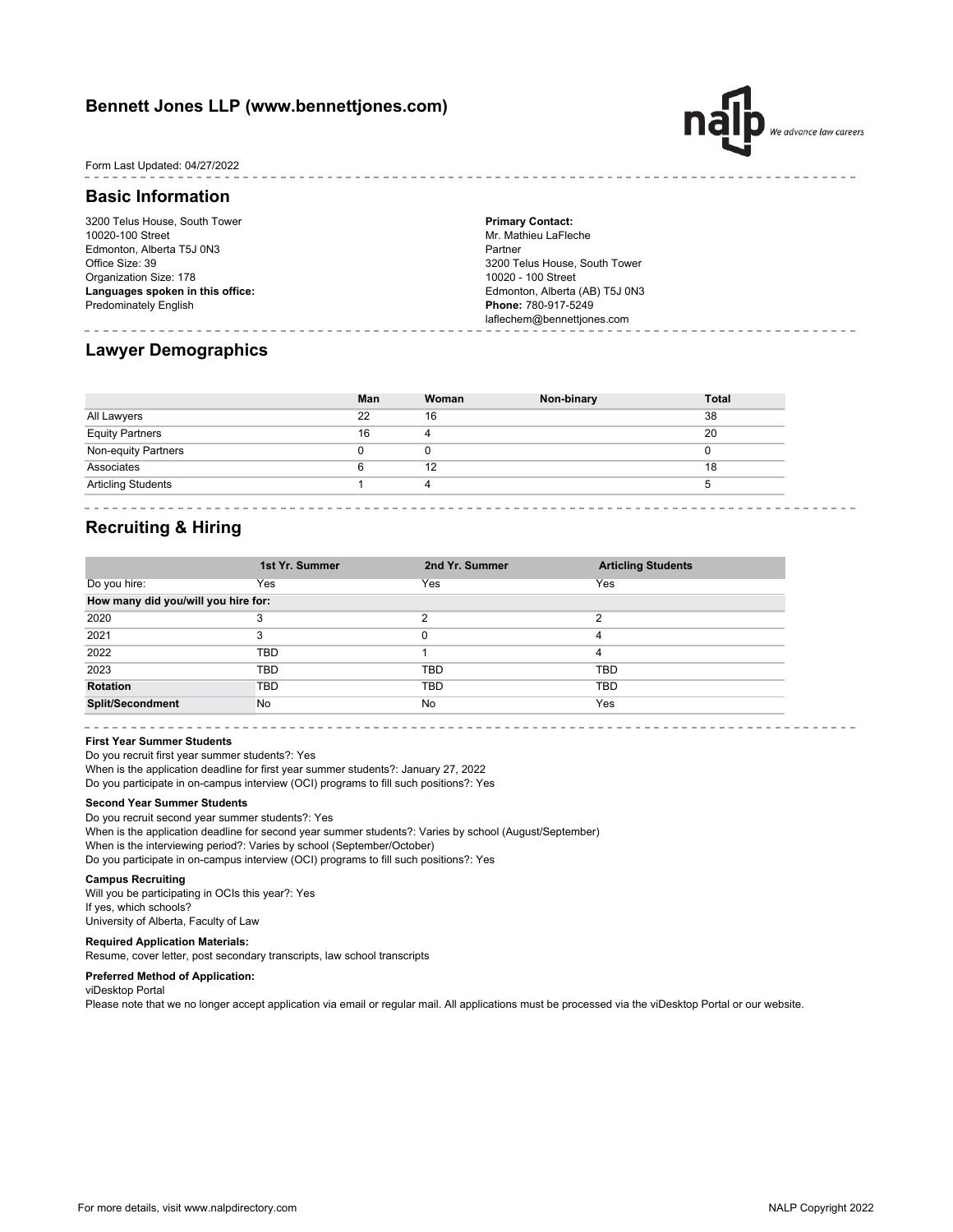

# **Practice Areas**

| <b>PRACTICE AREAS</b>              | <b>PRACTICE GROUP NAME</b>                 | # OF<br><b>LAWYERS</b> |  |
|------------------------------------|--------------------------------------------|------------------------|--|
| <b>Arbitration</b>                 | Arbitration                                | 4                      |  |
| <b>Banking</b>                     | <b>Banks &amp; Financial Institutions</b>  | 4                      |  |
| <b>Bankruptcy &amp; Insolvency</b> | Restructuring & Insolvency                 | 3                      |  |
| <b>Bio Tech</b>                    | Biotech, Pharma & Lifesciences             | $\overline{8}$         |  |
| Construction                       | Construction                               | 11                     |  |
| Corporate                          | <b>Commercial Transactions</b>             | 17                     |  |
| Corporate                          | Governance                                 | 4                      |  |
| Corporate                          | Infrastructure & Project Development       | $\mathbf{1}$           |  |
| Corporate                          | Shareholder Activism & Critical Situations | $\mathbf{1}$           |  |
| <b>Employment</b>                  | <b>Employment Services</b>                 | 11                     |  |
| <b>Entertainment</b>               | Technology, Media & Entertainment          | $\overline{2}$         |  |
| <b>Environmental</b>               | Environmental, Social, Governance (ESG)    | $\mathbf{1}$           |  |
| <b>Financing</b>                   | Corporate                                  | $\overline{7}$         |  |
| <b>Financing</b>                   | <b>Financial Services</b>                  | $\overline{2}$         |  |
| <b>Financing</b>                   | Private Equity & Capital Funds             | 5                      |  |
| <b>Financing</b>                   | Project                                    | $\overline{1}$         |  |
| <b>Financing</b>                   | Venture Capital                            | $\mathbf{1}$           |  |
| <b>Fraud</b>                       | Fraud Law                                  | $\overline{4}$         |  |
| Gaming                             | Gaming & Hospitality                       | $\mathbf{1}$           |  |
| Government                         | Contracting & Procurement                  | 2                      |  |
| Government                         | Government Affairs + Public Policy         | $\mathbf{1}$           |  |
| Health                             | <b>Health Law</b>                          | 22                     |  |
| <b>Intellectual Property</b>       | Intellectual Property Law                  | 6                      |  |
| International                      | Arbitration                                | $\mathbf{1}$           |  |
| <b>International</b>               | International Trade & Investment           | $\mathbf{1}$           |  |
| Litigation                         | <b>Accountant Liability</b>                | $\mathbf{1}$           |  |
| Litigation                         | <b>Class Actions</b>                       | $\overline{2}$         |  |
| Litigation                         | <b>Commercial Litigation</b>               | 20                     |  |
| Litigation                         | Defamation                                 | $\mathbf{1}$           |  |
| Litigation                         | <b>Energy Litigation</b>                   | 3                      |  |
| Litigation                         | <b>Estate Litigation</b>                   | $\overline{4}$         |  |
| Litigation                         | Intellectual Property Litigation           | 3                      |  |
| Litigation                         | Securities Litigation                      | $\mathbf{1}$           |  |
| <b>Mergers &amp; Acquisitions</b>  | Mergers & Acquisitions                     | 11                     |  |
| <b>Product Liability</b>           | <b>Product Liability</b>                   | $\overline{2}$         |  |
| <b>Real Estate</b>                 | <b>Commercial Real Estate</b>              | 9                      |  |
| <b>Regulated Industries</b>        | Regulatory                                 | $\mathbf{1}$           |  |
| <b>Regulated Industries</b>        | <b>Product Regulation</b>                  | $\mathbf{1}$           |  |
| Tax                                | Tax                                        | $\mathbf{1}$           |  |
| <b>Technology</b>                  | Cybersecurity                              | $\mathbf{1}$           |  |
| <b>Technology</b>                  | Fintech & Blockchain                       | $\mathbf{1}$           |  |
| <b>Technology</b>                  | Privacy & Data Protection                  | 2                      |  |
| Wills                              | Wills, Estates & Trusts                    | 3                      |  |

# **Compensation & Benefits**

#### **First Year Summer Students**

| First year summer student salary (/week)? 1539 | \$1,250.00 per week                             |
|------------------------------------------------|-------------------------------------------------|
| First year summer student benefits? 1540       | Second year summer student salary (/week)? 1541 |

 $- - -$ 

**Second Year Summer Students**

NALP is

 $\sim$   $-$ 

 $- - - - - - -$